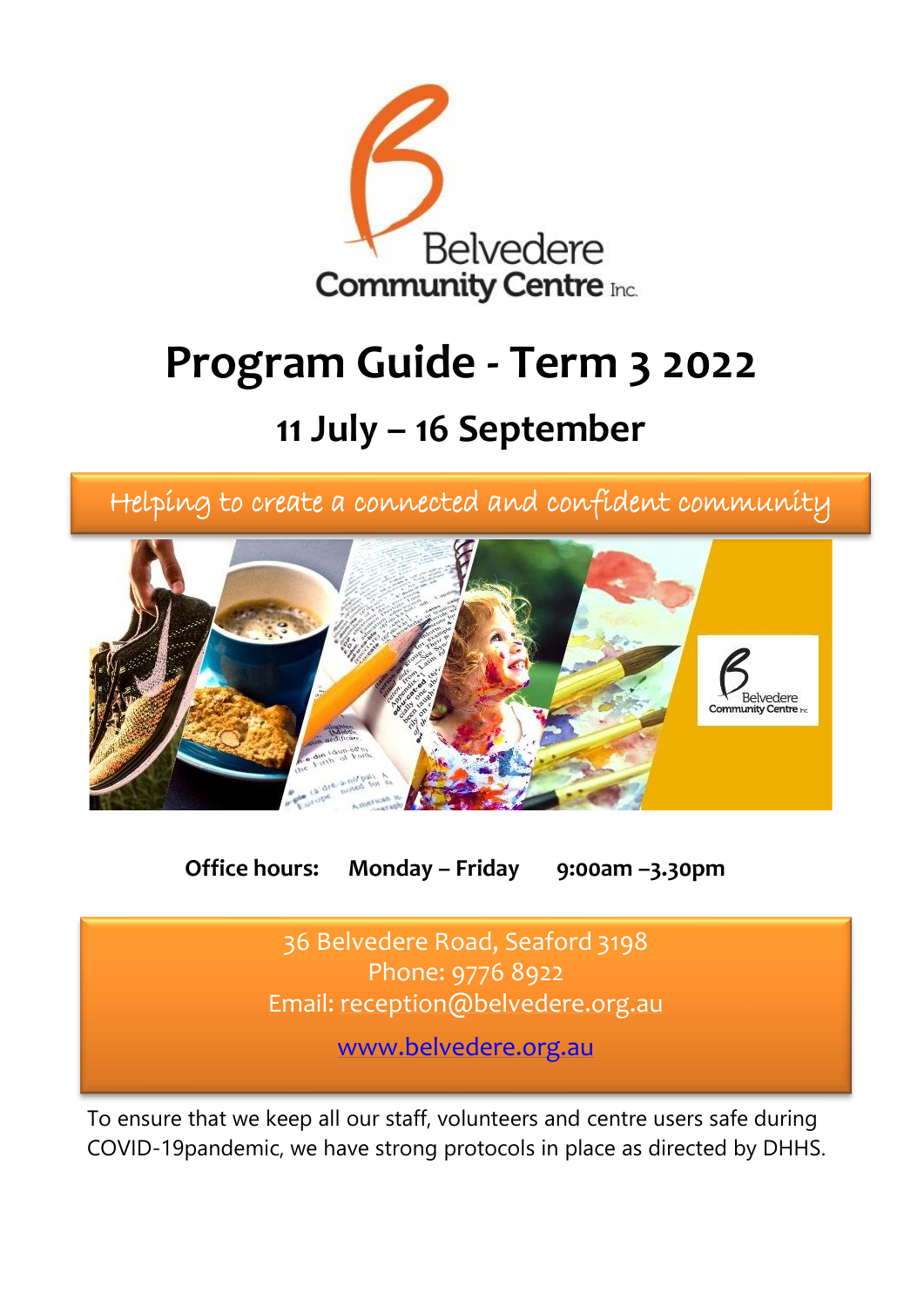# GENERAL INFORMATION

#### **About Us**

Belvedere Community Centre Inc. (BCC) grew from humble beginnings in 1975 and moved into the current premises in 1991. We provide recreational and educational programs, as well as personal and social development programs.

#### **Program Information Enrolments**

Enrolments for classes need to be confirmed by payment in full. If you have financial difficulties we can organise a regular payment option. Classes are subject to sufficient numbers.

To be eligible for our government funded training places you must be an Australian Citizen / Australian Permanent Resident or New Zealand Citizen.

#### **Fees**

MEMBERSHIP FEE: The Belvedere Community Centre Inc. is an incorporated Association. All participants involved in program/activities are required to be members of the Centre. The annual membership of \$5 single / \$8 family must be paid at the beginning of the New Year for renewals or at the time of enrolment.

#### **Refunds**

We regret that classes with low enrolments may be cancelled or deferred and you will be advised by telephone prior to the commencement of the class. **The membership fee is not refundable.**

#### **Public Holidays**

Classes will not run on Public Holidays. School holidays have special arrangements. Please ask at the office if your class is affected by School Holiday programming.

#### **Special Needs**

Arrangements will be made where possible to integrate students with special needs. Ask at the office when enrolling.

#### **Compliments & Complaints**

BCC feedback policy for compliments and complaints can be found on our web site or ask at reception.

**Disclaimer:** All details in this brochure were correct at the time of printing. BCC Inc. takes no responsibility for changes in details or incorrect information.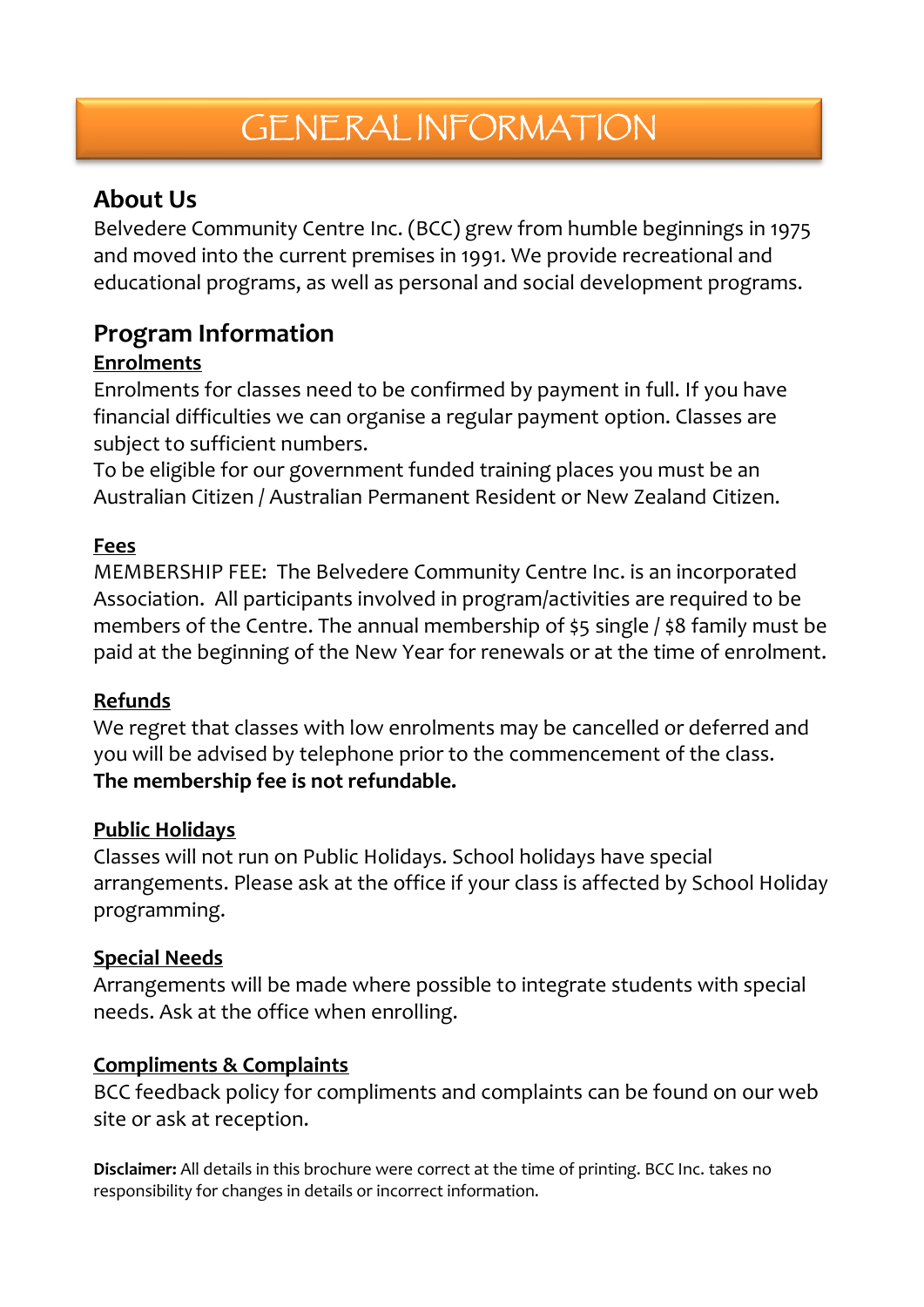# **CHILDREN'S PROGRAMS** CHILDREN'S PROGRAMS

#### **Rhythm and Rhymes Playgroup**

Rhythm and Rhymes is suitable for babies - 3 years and is an opportunity for parents and carers to get together with their children for an hour and a half each week to sing, play and have fun.<br>Thursdav & Fridav

**Thursday & Friday 9:30am – 11:00am \$5.00 per family**

#### **Rhythm and Rhymes Baby Playgroup**

Rhythm and Rhymes is suitable for children under 12 months and is an opportunity for parents and carers to get together with their children for an hour and a half each week to sing, play and have fun. **Thursday 11:30am – 1:00am \$5.00 per family**

*\*Playgroups are held at Davey Richardson Pavilion – 151 East Rd, Seaford Look for our orange flag!*

# <u> 11 111 11 111 11 111 11 111 11 111</u>  $\bigcap_{i=1}^n$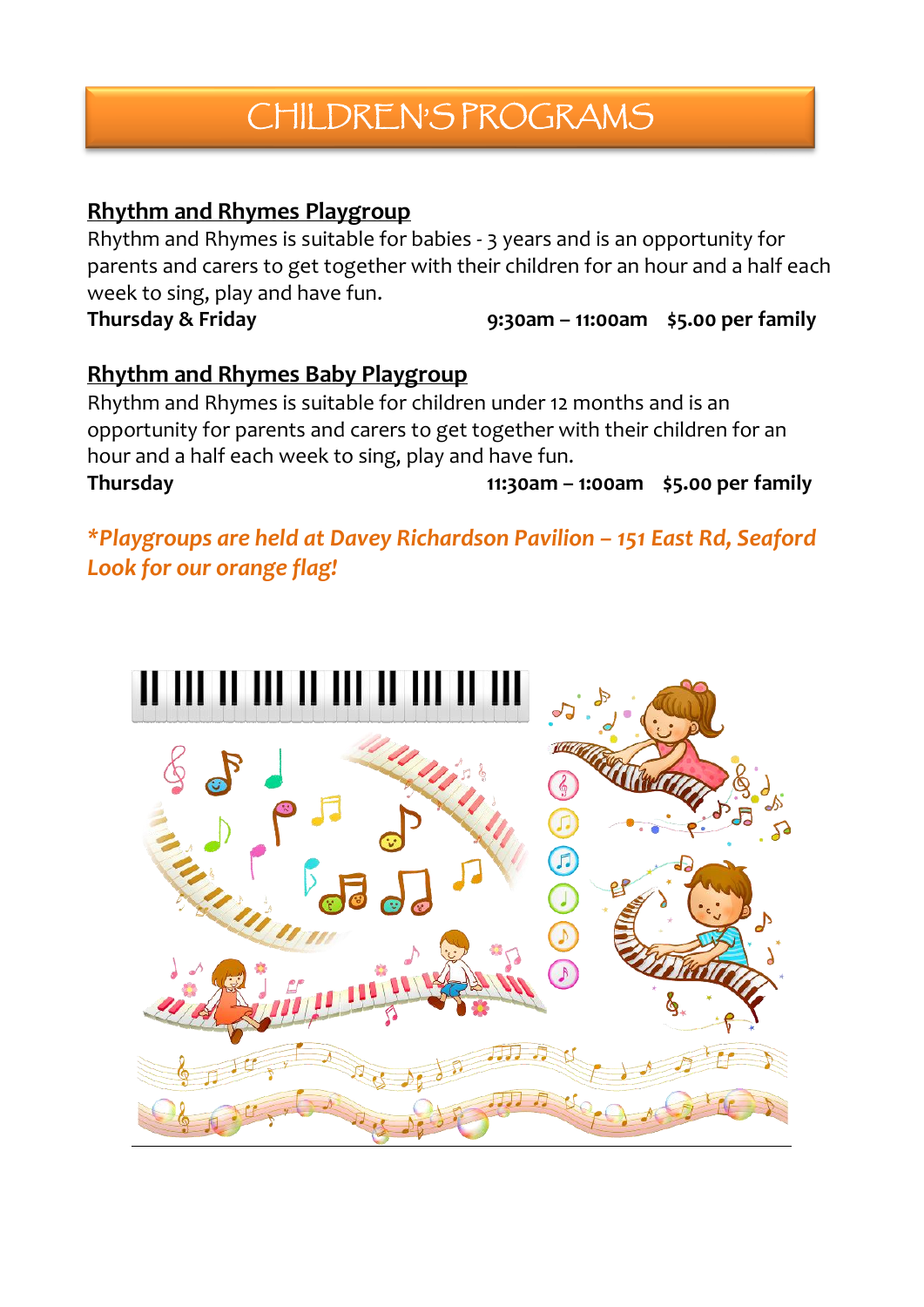#### **Empowered Movement Academy School Holiday program**

#### **A Day of Empowerment for your Grade 4, 5 or 6 Girl – Friday 1 July Find your Tribe! 10:30am – 12:30pm** Make an empowering vision board and learn how to create amazing friendships! **Dare to Shine! 1:30pm – 3:30pm** Decorate a gorgeous pot for your room and learn how to feel confident in every situation. Each workshop includes worksheets, a range of breathing, friendship and confidence tools for every situation. **Come to one session or both! \$45 per session / \$90 for both Bookings essential to reception ph: 9776 8922**

*Please note these workshops will be held at Davey Richardson Pavilion, 151 East Rd, Seaford.* 

## HEALTH AND WELLBEING

#### **Stretch & Tone**

Release your stress, strengthen and tone with this gentle Pilates workout. It's the perfect way to start your day! Drop the kids at school and come on down! BYO fitness mat.

**Tuesday & Thursday 9:30am – 10:30am \$10 per session**

#### **Functional Fitness**

Improve balance, muscle tone and core strength with this gentle **seated and standing** Pilates workout. A great way to improve everyday movement. BYO light hand weights (1-2kg) and light resistance band (with handles preferably) **Tuesday 10:30am – 11:15am \$10 per session**

*\*Exercise classes are held at Davey Richardson Pavilion – 151 East Rd, Seaford*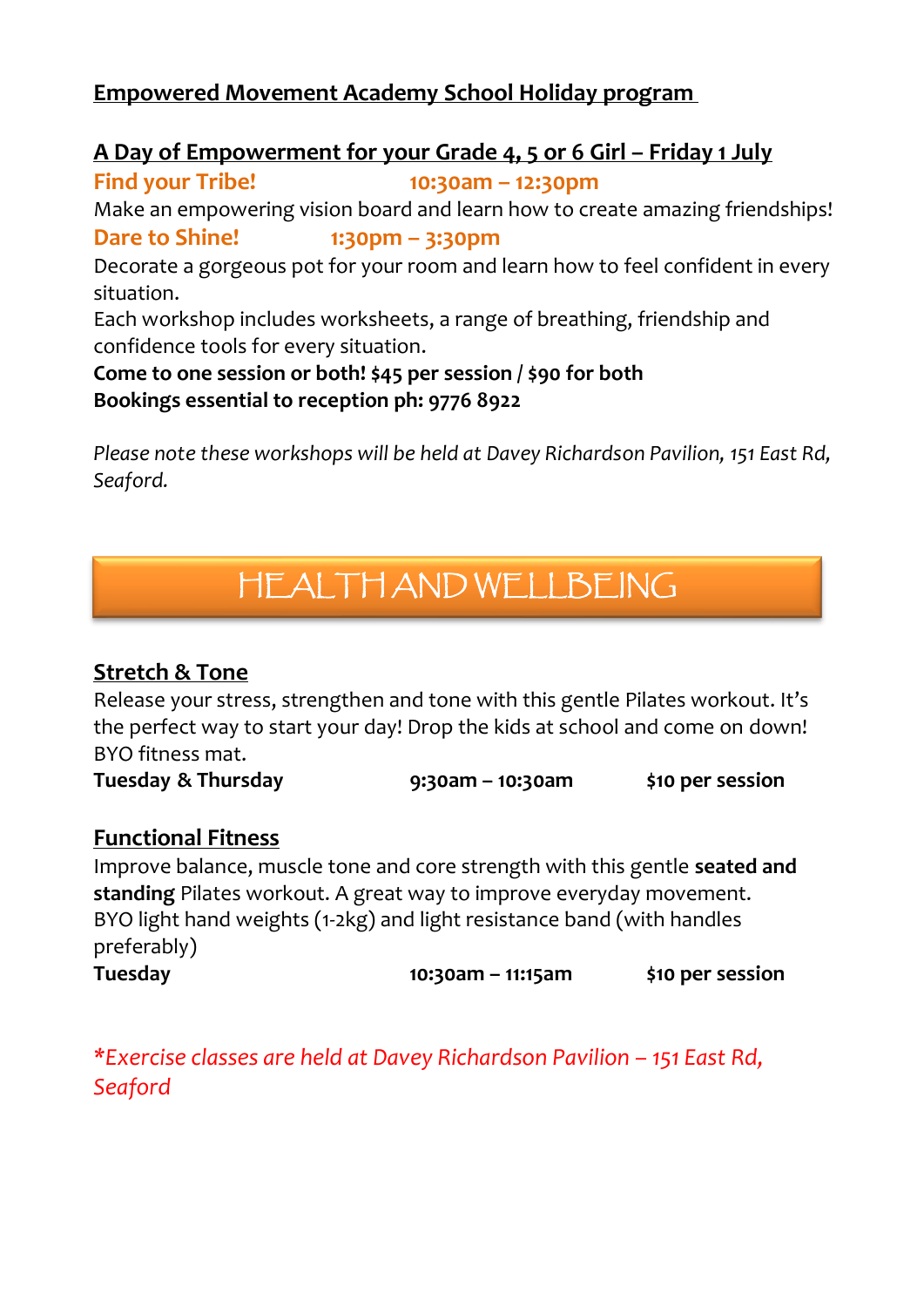# ADULT EDUCATION PROGRAMS

#### **English language and Work Skills (ACFE funded)**

Build your English language skills in grammar, conversation and writing while developing confidence for use in everyday life and the workplace. **Tuesday & Friday 9:30am – 12:30pm**

#### **Reading & Writing support for work and everyday life** (**ACFE funded)**

Improve and develop your communication skills for everyday life at home or the workplace, with lessons in reading and writing. This is suitable for those with beginner reading skills.

#### **Thursday 9:30am – 12:00pm**

#### **Fees for English and Literacy courses:**

- \$80 per term if Australian resident non concession
- \$50 per term concession
- \$100 per term if not Australian resident

#### **Auslan (ACFE funded)**

This 8 week beginner course will help you learn to communicate with deaf and hard of hearing people. This course is run by Tracey who is profoundly deaf. 8 weeks x 2.5hrs commencing week 19 July.

**Tuesday, Wednesday or Thursday 6:00pm – 8:30pm \$100 per course / \$60 concession**

#### **Permaculture for the backyard (ACFE funded)**

This course will help you understand the basics of gardening and food sustainability. You will get hands on experience in a community garden. This 6 week course commences again in Spring 2022. Bookings now being taken to secure your place!

**Thursday 9:30am – 1:00pm \$80 per course / \$50 concession**

#### **Introduction to Retail (ACFE funded)**

This 8 week course will provide you with the skills, knowledge and confidence to be able to undertake a wide range of tasks required for working in a customer service and retail environment.

**Expression of interest is now being taken for this course. \$100 per course / \$60 concession**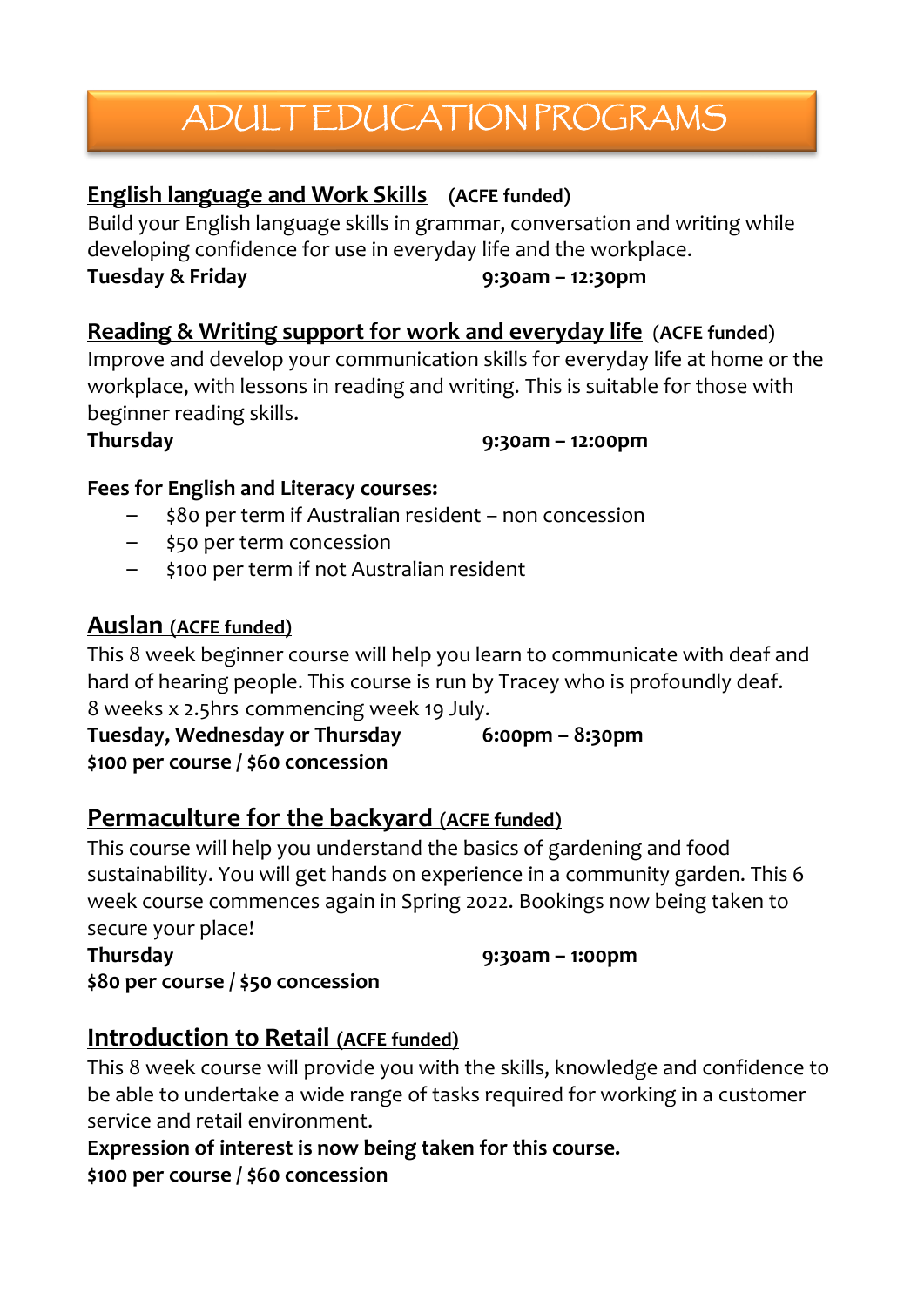#### **French**

Would you like to learn or improve your French language skills? These classes are taught by a native French speaking teacher. For enrolments and further details please contact Lisa on [lisaprimaud@gmail.com](mailto:lisaprimaud@gmail.com)

# COMPUTER CLASSES

#### **Digital Essentials (ACFE funded)**

Learn to use different applications on your computer in a small group setting. Use text, email, Facebook, Skype, photos and more. Bring your own device or use our computers to learn the things that are important to you.

**Monday 12:00pm – 2:00pm \$100 per term 2:00pm – 4:00pm**

#### **iPad & iPhone Essentials (ACFE funded)**

Would you like to find out all the tips, tricks and shortcuts when using your iPhone or iPad? How do I get the photos off my phone? How do I share my photos? What is the cloud?

**Tuesday 10:00am– 12:00pm \$10 per class**

#### **Be Connected for seniors**

Are you a senior and need some support to develop your digital skills and gain confidence to thrive in the digital world? Bring your devices. These **FREE** IT sessions are facilitated by one of our fabulous volunteers. Bookings essential.

**Tuesday 1:30pm – 3:00pm**

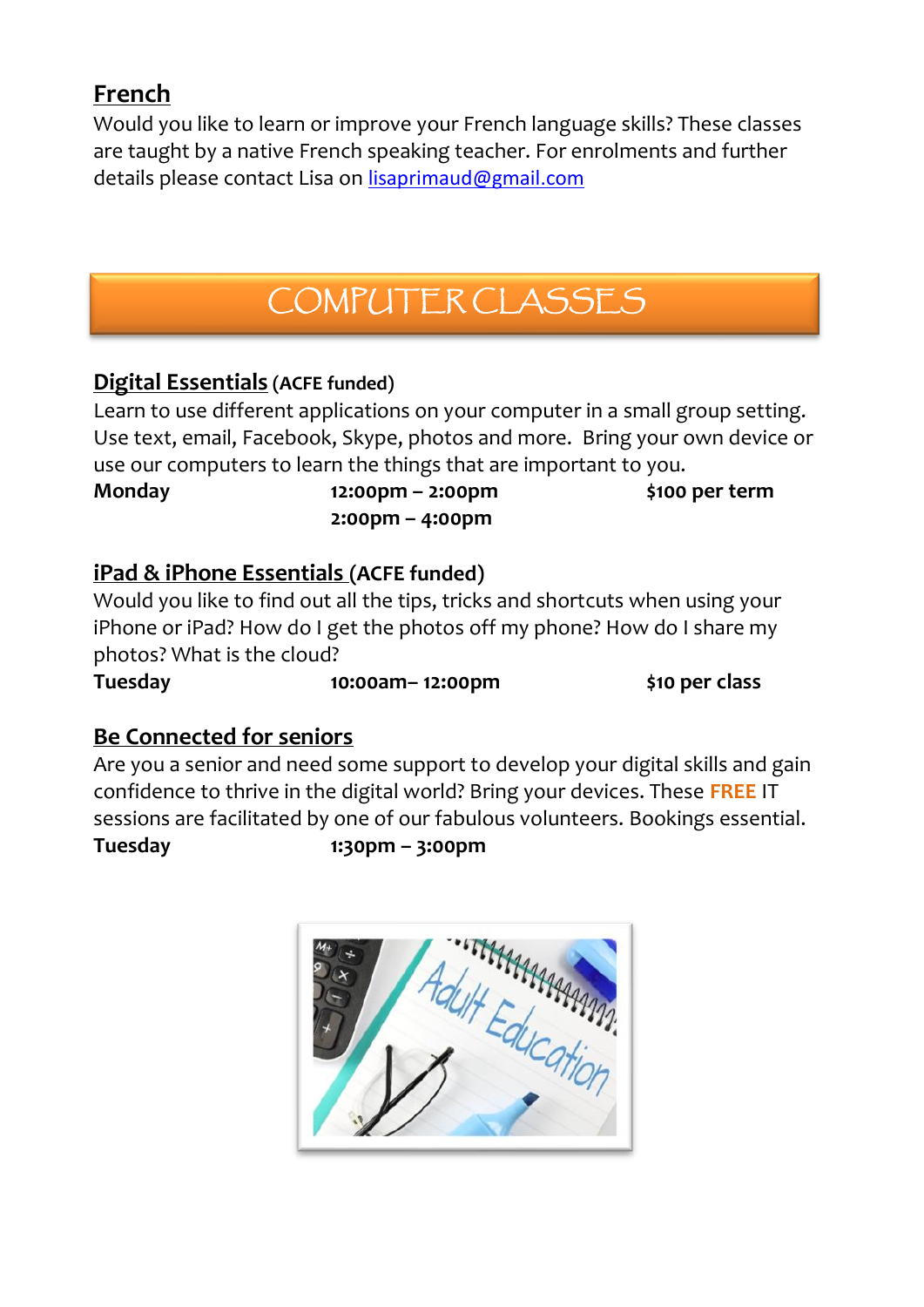### ADULT PROGRAMS

#### **Craft N Cuppa**

BYO craft, set time aside to finish projects or start new ones while sharing your skills and friendship.

**Monday 9:30am – 11:30am \$4.00 per session**

#### **Games Galore**

Fun for everyone! Join in Scrabble, Rummy-O, Cards or Yahtzee to name a few. Come down and join in.

**Monday 12:00pm – 2:00pm \$4.00 per session**

#### **Book Club - evening**

Do you enjoy reading? Come and join our monthly book club where you can join in great conversations, share your thoughts and opinions while enjoying a cuppa. You need to be a member of Frankston Library Book Club.

**1 st Wednesday of each month 7:00pm – 9:00pm \$5.00 per session** 

#### **Social art class**

Bring your art project and finish them with the support of our very talented art teacher, Nic. Acrylics, watercolour, charcoal or pencil work, Nic will help support you to improve your artistic skills. Beginners welcome.

**Wednesday 1:00pm – 3:00pm \$15 per week**

#### **Seaford Seaside Sewers**

Come and join a likeminded group of quilters/patch workers. We can help you learn beautiful new stitches and patterns or work on your own project. **Friday 1:00pm – 4:00pm \$5 per session**

We gratefully acknowledge the ongoing support from:







**Eamilies** Fairness and Housing